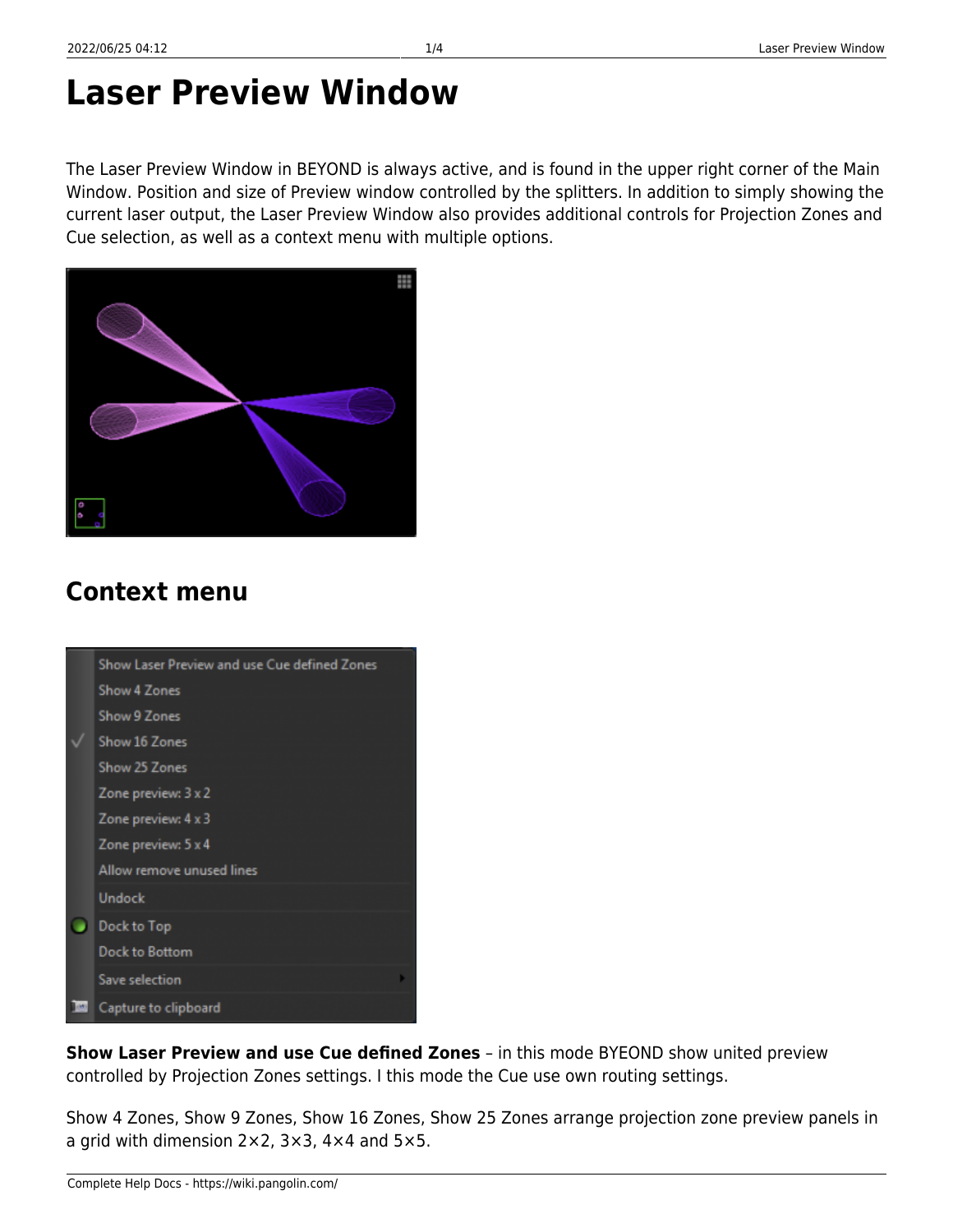Following 3 options **Zone preview** NxM is select user defines dimension of Zone previews. Dimensions can be set in Configuration dialog.

**Allow remove unused lines** – if number of zones is smaller than defined in preview dimension, and appear empty space at top of Preview panel then option "Allow remove" will remove empty space and use it for zone reviews.

**Undock** – undock Preview panel

**Dock to top** – place a Preview panel at the top size of main window (when docked).

**Dock to bottom** – place a Preview panel at the bottom size of main window (when docked).

**Save selection** – memorize the what zone selection and save it to one of 10 numeric buttons of keyboard.

**Capture to clipboard** – create a Capture object and put it into BEYOND clipboard (see more below)

#### **Capturing the laser preview into a cue**

You can also capture the currently playing laser, DMX, and beam sequencing cues into another single cue by clicking the right mouse button in the preview window, and selecting the Capture to clipboard menu. After that, you can select an empty cue within the workspace and select Edit/Paste from the main menu or as a short-cut, you can simply click the left mouse button in the preview window and drag the preview window contents directly into a cue.

## **Using the preview window to select alternative lasers and zones**



The Laser Preview window can be "split" into separate zones which can then be selected by clicking with the mouse or by pressing keys on the numeric keypad. This is one of ways to control multiple lasers and zones.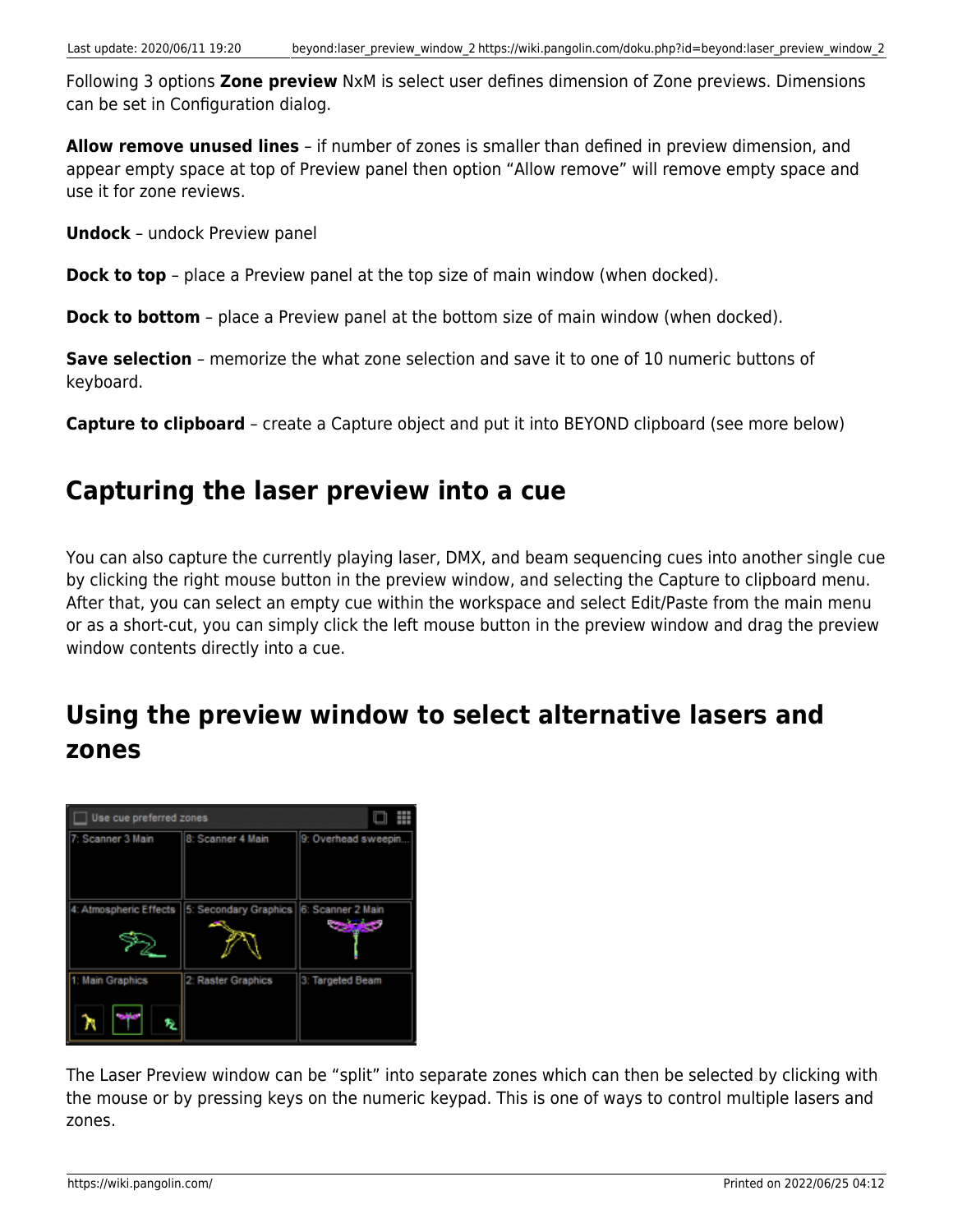Holding the CTRL key you can select multiple zone. The zone selection also available by means of PangoScript.

## **Active Cue list**

The Preview panel display the list of active (currently playing) cues. Left click on cue preview icon will focus the cue in the grid. This is a fast way to find the cue if you operate with multiple pages. The right click call a context menu with few standard commands like a Stop and Pause.

#### **"Wide" mode**

|                         | Swap                |                        | Virtual LJ                       | DMX IN     | Blackout                            | u u<br>Pause | Enable Laser Uutput                |   |
|-------------------------|---------------------|------------------------|----------------------------------|------------|-------------------------------------|--------------|------------------------------------|---|
| Use cue preferred zones |                     |                        |                                  |            |                                     |              |                                    | ₩ |
|                         |                     |                        |                                  |            |                                     |              |                                    |   |
|                         |                     |                        |                                  |            |                                     |              |                                    |   |
|                         |                     |                        |                                  |            |                                     |              |                                    |   |
|                         |                     |                        |                                  |            |                                     |              |                                    |   |
|                         | 9: Overhea          |                        | 10: Hot Bea 11: Second           |            |                                     |              |                                    |   |
|                         |                     |                        |                                  |            |                                     |              |                                    |   |
|                         | 1: Main Gra         |                        | 2: Raster G $\Sigma$ 3: Targeted | 4: Atmesph | 5: Seconda                          |              | 6: Scanner  7: Scanner  8: Scanner |   |
|                         | $B_{\rm o}^{\rm o}$ |                        |                                  | 8<br>O     |                                     |              |                                    |   |
|                         |                     |                        |                                  |            |                                     |              |                                    |   |
|                         | $\Sigma$ Effect     |                        | <b>E.</b> PangoScript   Master   |            | <b>E</b> Live Control <b>O</b> Time |              | $\longleftarrow$ Channels          |   |
|                         |                     | <b>Raster Graphics</b> |                                  | Z          | Ш                                   | ⊩⊿           |                                    |   |
|                         | $+$ Add             |                        |                                  | 9          | $\blacktriangleright$ Channel 1, 2  |              |                                    |   |
|                         |                     |                        |                                  |            |                                     |              | Channel 1: 0%                      |   |

"Wide" mode If you use secondary tabs at right then Preview panel duplicate the number of zones horizontally. For going into wide mode use a context menu of tabs (Effect, Live Control and so on).

#### **Alternative mode**

If you need more than Preview panel can provide then we recommend to take a look at Universe. In Configuration dialog you can enable Universe in Preview panel area, and it will replace the Preview panel by one of Universe windows. Universe has Projection Zone components that allow place the zones as you like within the window, as well as to use additional components.